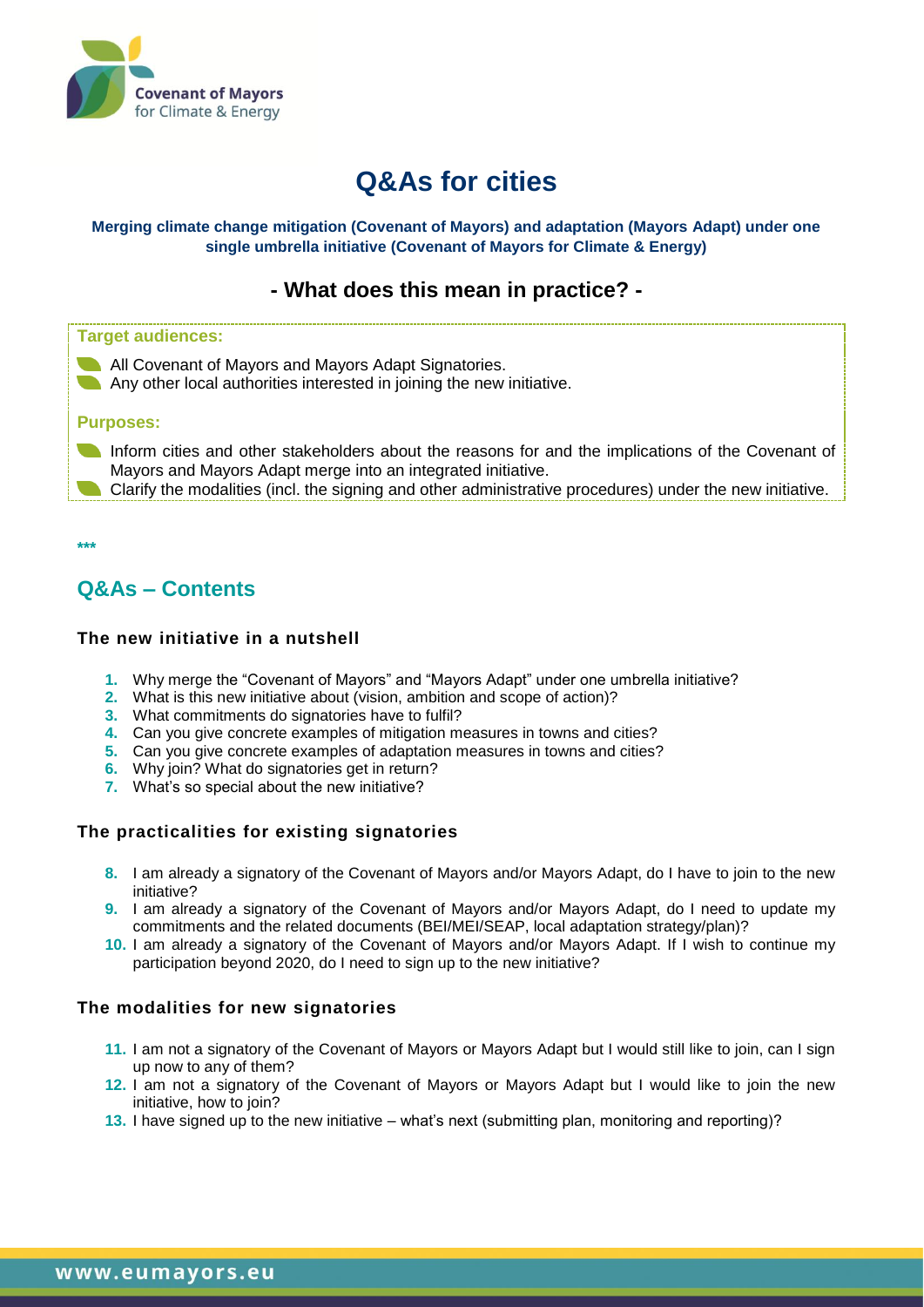

# **Q&As**

## **The new initiative in a nutshell**

## **1. Why merge the "Covenant of Mayors" and "Mayors Adapt" under one umbrella initiative?**

The international community has reached a historical agreement on climate change at the COP 21<sup>1</sup> conference in Paris. The agreement recognises the important role that cities and other subnational authorities have to address and respond to climate change. The agreement also encourages cities and other subnational authorities to deal with climate change mitigation and adaptation in a holistic and integrated manner.

Mitigation of greenhouse gases and adaptation to climate change are complementary strategies for dealing with climate change. Dealing with mitigation and adaptation as one can therefore bring co-benefits and win-win solutions, make the whole process more effective and cost-efficient, help harness political support and strengthen coordination among municipal departments.

A broad survey conducted by the Covenant of Mayors Office with the support of the Committee of the Regions in summer 2015 showed that a wide majority of cities were in favour of bringing both climate change pillars closer and merging both initiatives (Covenant of Mayors and Mayors Adapt) to promote a coordinated climate action.

The new European policy context (i.e. the 2030 climate and energy framework agreed by EU leaders, the EU adaptation strategy and the Energy Union with forward looking climate policy) provides an opportunity for the further development of the Covenant of Mayors initiative and the reinforcement of linkages between the Covenant of Mayors and Mayors Adapt. The EU has set a domestic greenhouse gas emission reduction target of at least 40% by 2030 which would support the shift to a low-carbon energy system and contribute to a more climate-resilient Europe. Local authorities have already shown they can make a crucial contribution in achieving these goals.

## **2. What is the new initiative (vision, ambition, scope of action)?**

The new initiative was launched on 15 October at the 2015 Joint Covenant of Mayors and Mayors Adapt Ceremony. It constitutes the mainstream European movement involving local authorities and their citizens in the fight against climate change.

This initiative defines renewed commitment(s) and a shared (post-2020) vision in order to tackle interconnected challenges: climate change mitigation, adaptation and sustainable energy.

#### The vision is threefold:

- Accelerating the reduction of carbon or greenhouse gas emissions in our territories, thus contributing to keeping average global warming below 2°C;
- Strengthening our capacities to adapt to unavoidable climate change impacts, thus making our territories more resilient;
- Increasing energy efficiency and the use of renewable energy sources on our territories, thus ensuring universal access to secure, sustainable and affordable energy services for all.

The initiative also proposes a new "global chapter" by inviting signatories to share their vision, results, experience and know-how with fellow local and regional authorities within the EU and beyond.

 $\overline{a}$ 

<sup>1</sup> *United Nations Framework Convention on Climate Change, Twenty-first session of the Conferences of the Parties.*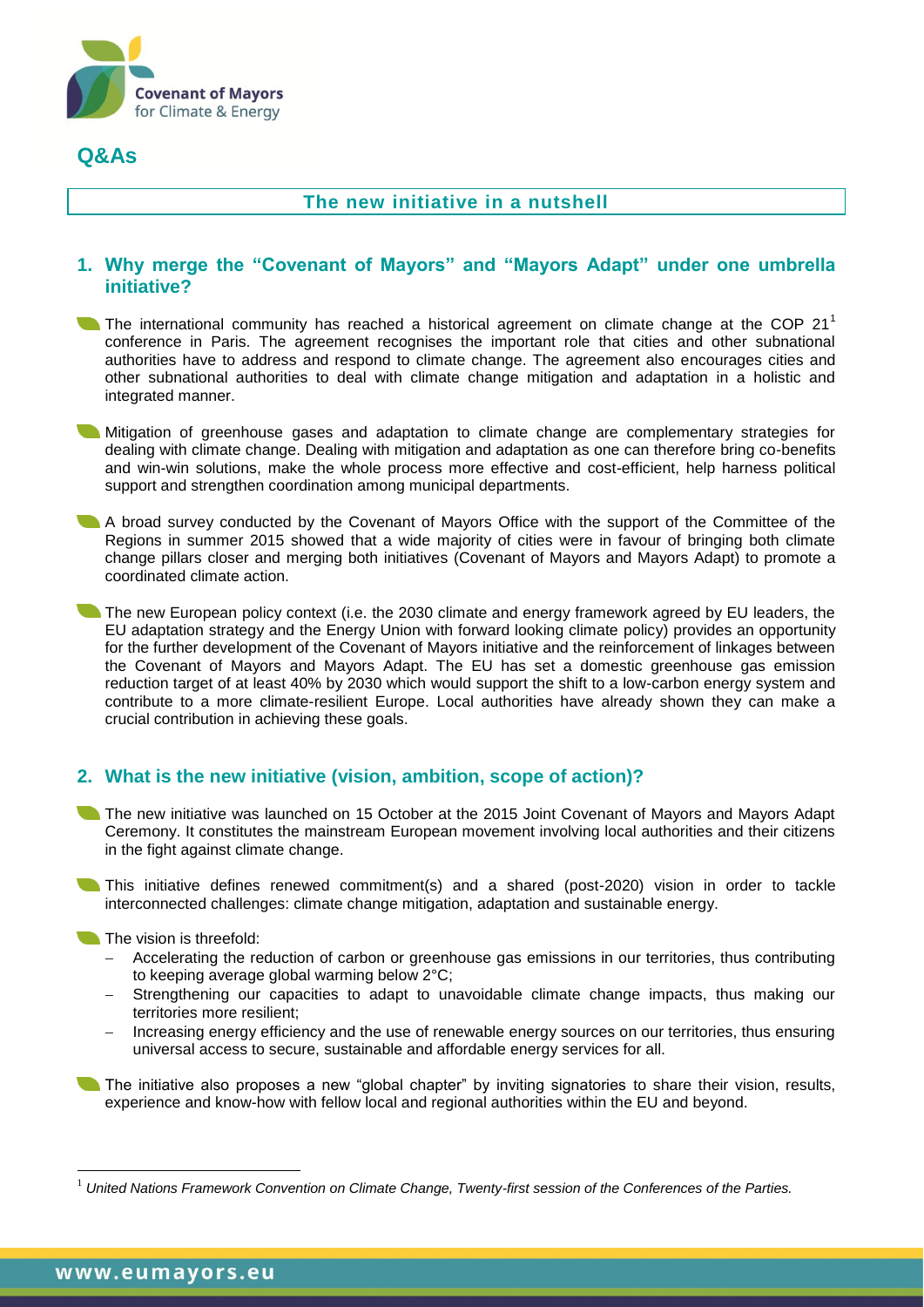

## **3. What commitments do signatories have to fulfil?**

Signatories commit to reducing carbon or greenhouse gases emissions across their territory by at least 40% by 2030 and to increasing their resilience to the impacts of climate change.

To translate their commitments into action, they commit to submitting a Sustainable Energy and Climate Action Plan (SECAP) within two years following the formal signing, including the mainstreaming of adaptation considerations into relevant policies, strategies and plans. The action plan(s) must be based on a "Baseline Emissions Inventory" (BEI) for mitigation and include a "Climate Change Risk and Vulnerability Assessment" for adaptation. The SECAP will be published on the new Covenant website. Signatories have to report on the implementation of their SECAP every two years. At this occasion, they can readjust their priorities and review the SECAP to make sure they achieve their targets.

## **4. Can you give concrete examples of mitigation measures in towns and cities?**

- Towns and cities account for a substantial amount of  $CO<sub>2</sub>$  emissions and they play a crucial role in mitigation climate change, namely through the reduction of  $CO<sub>2</sub>$  emissions. Their actions include, among others:
	- Improving energy efficiency in buildings, which helps reduce energy consumption and therefore  $CO<sub>2</sub>$ emissions;
	- Promoting local renewable energy sources to secure low-carbon energy supplies;
	- Fostering smart energy solutions to make the most of new technologies allowing users to by consume only the necessary energy and at the most appropriate time;
	- Promoting sustainable mobility and reducing  $CO<sub>2</sub>$  emissions from transport;
	- Better information and awareness-raising of citizens so that they can adjust their behaviour and make smart choices without compromising on their comfort.

### **5. Can you give concrete examples of adaptation actions in towns and cities?**

- Urban adaptation means assessing major climate risks and vulnerabilities of your municipality and planning accordingly how you tackle and reduce these risks. Many local authorities are already taking action, e.g. through civil protection, water management or urban planning.
	- Incorporating climate change adaptation concerns into new constructions and retrofitting measures (e.g. sewage systems, buildings, energy and transport systems).
	- Using and expanding green infrastructures (e.g. parks, forests, wetlands, green walls and roofs) to reduce temperatures in cities, improve soil permeability and better manage flood risks.
	- Combining green and grey infrastructures (e.g. construction measures using engineering services).
	- 'Soft' measures such as emergency systems, the provision of appropriate information to citizens most exposed to risks and encouraging behavioural changes accordingly.

## **6. Why join? What do signatories get in return?**

**Participating local authorities will be able to benefit from the following:** 

- Visibility and communication on cities' commitment, notably on the initiative's website;
- Practical support in the form of a helpdesk for operational questions, and at dedicated events organised by the Office managing the initiative;
- Networking, twinning and capacity building opportunities through regular events and online platform;
- Knowledge support through robust guidance materials and tools to analyse, plan, implement and monitor their local energy and climate actions;
- A common monitoring and reporting framework for participating cities;
- Synergies with relevant stakeholders & other EU initiatives and easier access to designated EU funding (e.g. under the Smart Cities and Communities European Innovation Partnership in Horizon 2020, LIFE etc.).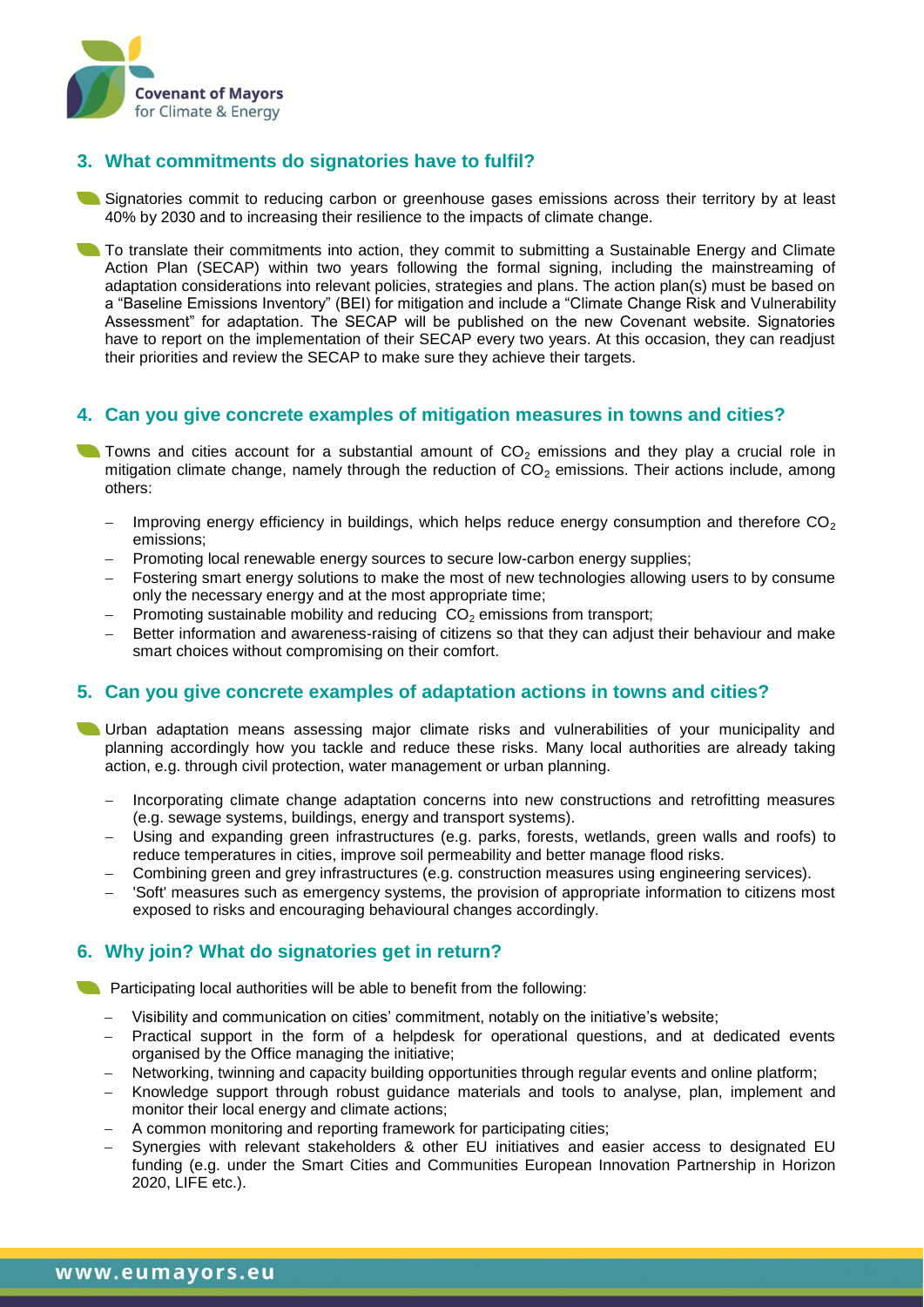

## **7. What's so special about this new initiative?**

- The Covenant of Mayors for Climate & Energy is the unique initiative shaped by cities and for cities. It constitutes a strong bottom-up movement uniting local and regional authorities around common commitments and a shared vision.
- It has proven to be a mainstream EU policy instrument (and therefore embedded in EU policies), which may enable further financing opportunities for cities (e.g. ELENA, created under the impulse of the Covenant, but also Horizon 2020, LIFE…).
- It is built upon a unique multi-level governance model, engaging national and sub-national authorities as appropriate for a successful implementation of the local sustainable energy and climate policies.
- It proposes a clear and flexible framework for action, an integrated and holistic approach from political commitment to the preparation and implementation of action plans (i.e. common methodological principals and reporting templates for all, jointly developed by leading city networks together with the European Commission, and in consultation with cities) – that enables local authorities to track, report, and publicly disclose their data in a structured and systematic manner.
- Recognition and high visibility of the efforts undertaken: The (individual and collective) results are made publicly available on the Covenant website to inspire, facilitate exchanges and self-assessment. Reporting data via the Covenant thus allows signatories to demonstrate the wide impact of their actions on the ground. Data compiled through the Covenant reporting framework also gives essential feedback on local actions to international, European and national policy-makers (e.g. integration into the [NAZCA](http://climateaction.unfccc.int/about.aspx) web portal).
- Thanks to i) a robust monitoring of commitments throughout the process, ii) suspension in case of noncompliance & iii) an evaluation by the initiative, it is a credible and widely acclaimed brand for local authorities

### **The practicalities for existing signatories of Covenant of Mayors and/or Mayors Adapt**

### **8. I am already a signatory of the Covenant of Mayors and/or Mayors Adapt, do I have to join to the new initiative?**

No, there is no obligation for existing Covenant of Mayors and Mayors Adapt signatories to join the new initiative – it remains up to the local authorities to decide when to renew their commitment. You are however encouraged to join the new initiative to scale up your ambitions at your convenience.

### **9. I am already a signatory of the Covenant of Mayors and/or Mayors Adapt, do I need to update my commitments and the related documents** (BEI/MEI/SEAP, Risk and Vulnerability Assessment, local adaptation strategy/plan)**?**

- If you have signed up to the Covenant of Mayors (CoM) and/or Mayors Adapt (MA) before the 1st November 2015 and decide not to join the new initiative, your current commitment and associated reporting requirements will remain unchanged:
- If you are a CoM signatory, you are expected in line with your initial commitment to submit a SEAP within one year of signing up to the CoM and then a monitoring report every two years.
- If you are a MA signatory, you are expected to develop a local adaptation strategy and/or integrate adaptation into existing relevant plans within two years of signing up to MA and then submit a monitoring report every two years.
- If you decide to join the new initiative, you will need to make new commitments for 2030 (meaning a decision by the municipal council – see the Q&A on how to join hereafter) and prepare a Sustainable Energy and Climate Action Plan (SECAP) as a natural extension of your existing mitigation plan (SEAP)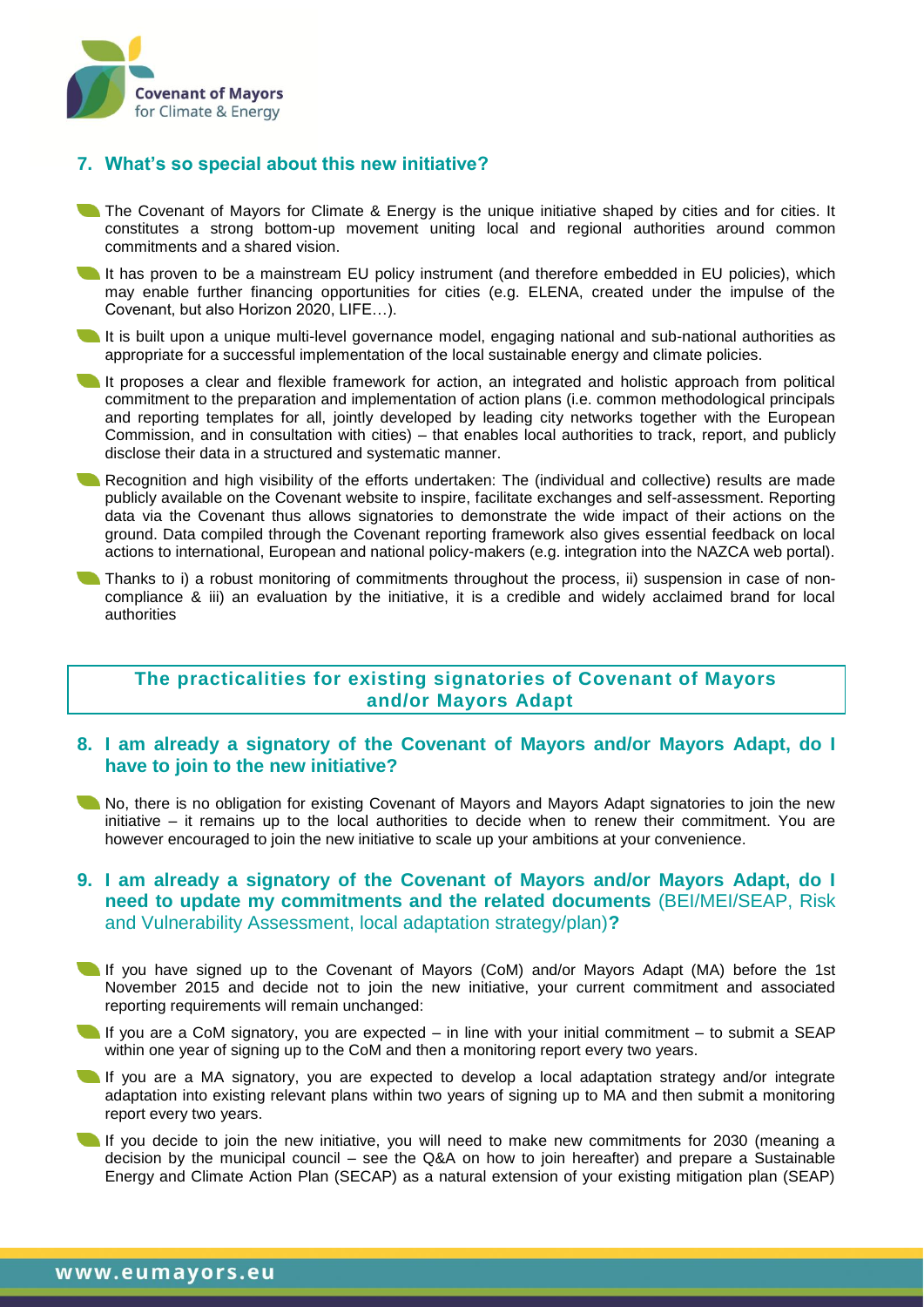

and/or adaptation strategy (if any). Specific support will be provided to help you in the transition. The information you previously provided under the CoM/MA frameworks will be transferred and integrated in the framework of the new initiative.

Important - If you are a CoM signatory: the 2020 target remains an important milestone, a step towards your 2030 commitments.

## **10.I am already a signatory of the Covenant of Mayors and/or Mayors Adapt. If I wish to continue my engagement on climate change and energy issues beyond 2020, do I need to sign up to the new commitment document?**

Yes, you will need to sign up to the new initiative to formalise your new (post-2020) commitments. For the sake of simplicity, the same procedure applies to newcomers as well as you who renew your commitment (meaning a decision by the municipal council – see the Q&A on how to join hereafter).

## **The modalities for new signatories**

- **11.I am not a signatory of the original Covenant of Mayors or Mayors Adapt but I would now like to join, can I sign up now to any of them?**
- **The 1st November 2015, it is no longer possible to join neither Mayors Adapt nor the (2020-oriented)** Covenant of Mayors. It will henceforth only be possible to sign up to the new (2030-oriented) Covenant of Mayors initiative.

#### **12.I am not a signatory of the Covenant of Mayors or Mayors Adapt but I would like to join the new initiative, how to join?**

The new Covenant of Mayors Commitment Document will need to be presented and adopted by the municipal council.

The Adhesion Form will need to be duly signed and sent to the Covenant of Mayors office.

### **13.I have signed up to the new initiative – what's next?**

The main Covenant of Mayors and Mayors Adapt administrative procedures are progressively going to merge in order to avoid dual processes and optimise the use of resources for participating cities.

- a) Plan submission
- Signatories commit to submitting their Sustainable Energy and Climate Action Plan and any other relevant planning plans - within two years following adhesion. Signatories will be invited to use the on-line submission system available via 'My Covenant' (the Covenant website extranet section).
- Note: As defined in annex to the Covenant of Mayors Commitment Document, the adaptation 'pathway' is kept flexible enough to integrate new knowledge and findings and reflect changing conditions and capacities of signatories. The adaptation strategy should be part of the SECAP and/or developed and mainstreamed in (a) separate planning document(s). Signatories can opt for the format of their choice. The adaptation strategy can be strengthened and readjusted over time.
- $\rightarrow$  Cities already engaged in the Covenant of Mayors
- Covenant Signatories that have already submitted a Sustainable Energy Action Plan (with a 2020 commitment) will be invited to revise their plan to include their renewed commitment(s).
- Covenant Signatories renewing their commitments by joining the new initiative should also comply with the adaptation commitment.